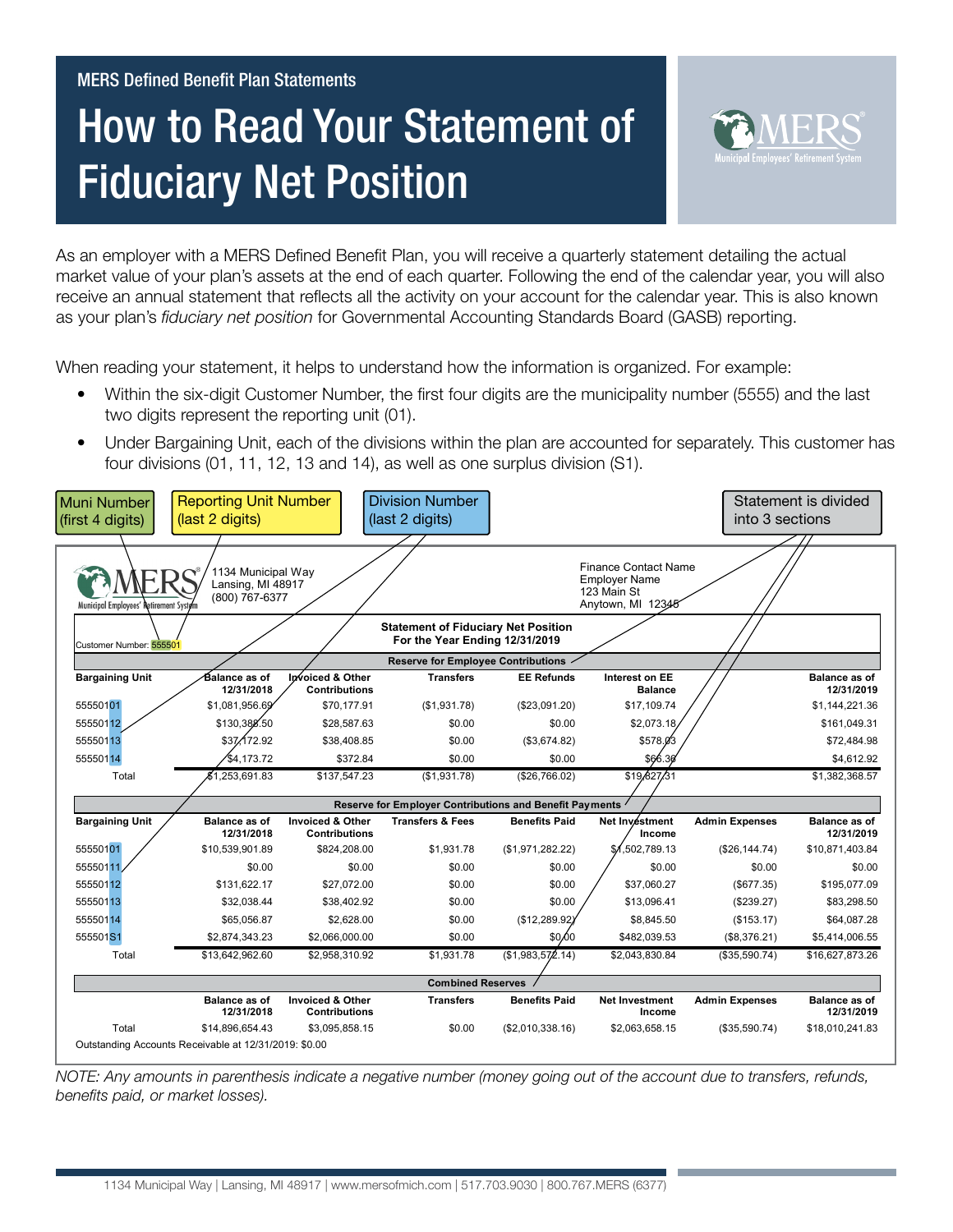The statement is broken down into three sections, each of which is described in detail as follows.

#### Reserve for Employee Contributions

Employee contributions to the plan, as well as any refunds that have been processed during the period covered by the statement, are reflected in this section.

*NOTE: Not all municipalities and/or divisions have employee contributions.*

- **Invoiced & Other Contributions:** This shows any contributions applied to a participant's account, including regular billed monthly contributions, service purchases and additional contributions made for prior service.
- Transfers: Funds transferred in and out of the division due to an employee retiring or transferring to a different division with different benefits are shown here. At retirement, the employee's accumulated contributions, including interest, are transferred into the employer reserve to be used to pay the retiree's monthly benefits.
- **Employee Refunds:** Shows any employee contributions that were refunded, typically for participants who have terminated employment and are not vested.
- **Interest on Employee Balance:** Employee contributions earn interest using the one-year T-bill rate as of December 31 each year. Members requesting a refund of their contributions will also receive interest at the one-year T-bill rate for the subsequent year at the time of refund.

#### Reserve for Employer Contributions and Benefit Payments

This section shows employer activity on the account, including contributions made to the plan, as well as payments, transfers and charges paid out.

- **Invoiced & Other Contributions:** This shows any contributions credited as employer dollars, including regular billed monthly contributions, additional voluntary and new monies rolled over from a prior plan.
- **Transfers & Fees:** This includes funds transferred in due to a member retiring or transferring out due to the employee taking a new position at the municipality with different benefits. Any fees charged to the municipality's account for paying invoices late or reporting late.
- **Benefits Paid:** This is the amount paid out to retirees.
- **Net Investment Income:** The market gains or losses are combined with the investment expenses and allocated to each division based on their average daily balance for the quarter. This could be a positive or negative number, depending on how the market performs.
- Admin Expenses: Administrative expenses vary by quarter and are determined by the actual expenses MERS incurs for the quarter. Administrative Expenses are allocated to each division based on their average daily balance for the quarter and are charged as a percentage of your assets. Administrative Expenses include expenses incurred for plan governance, an on-staff auditor, legal counsel, state and federal legislative advocacy, financial reporting, administration of benefits (life changes, participant statements, retirement processing, tax administration, death and disability, etc.), actuarial services, participant education and resources.

### Combined Reserves

This section summarizes the impact that the activity detailed in the previous two sections had on the market value of plan assets and provides the balance for the municipality as a whole.

Any amount shown as Outstanding Accounts Receivable is as of the last day of the quarter and may not be outstanding as of the statement date. This amount may be based on reported wages and contributions for the last month of the quarter, which will be due the following month.